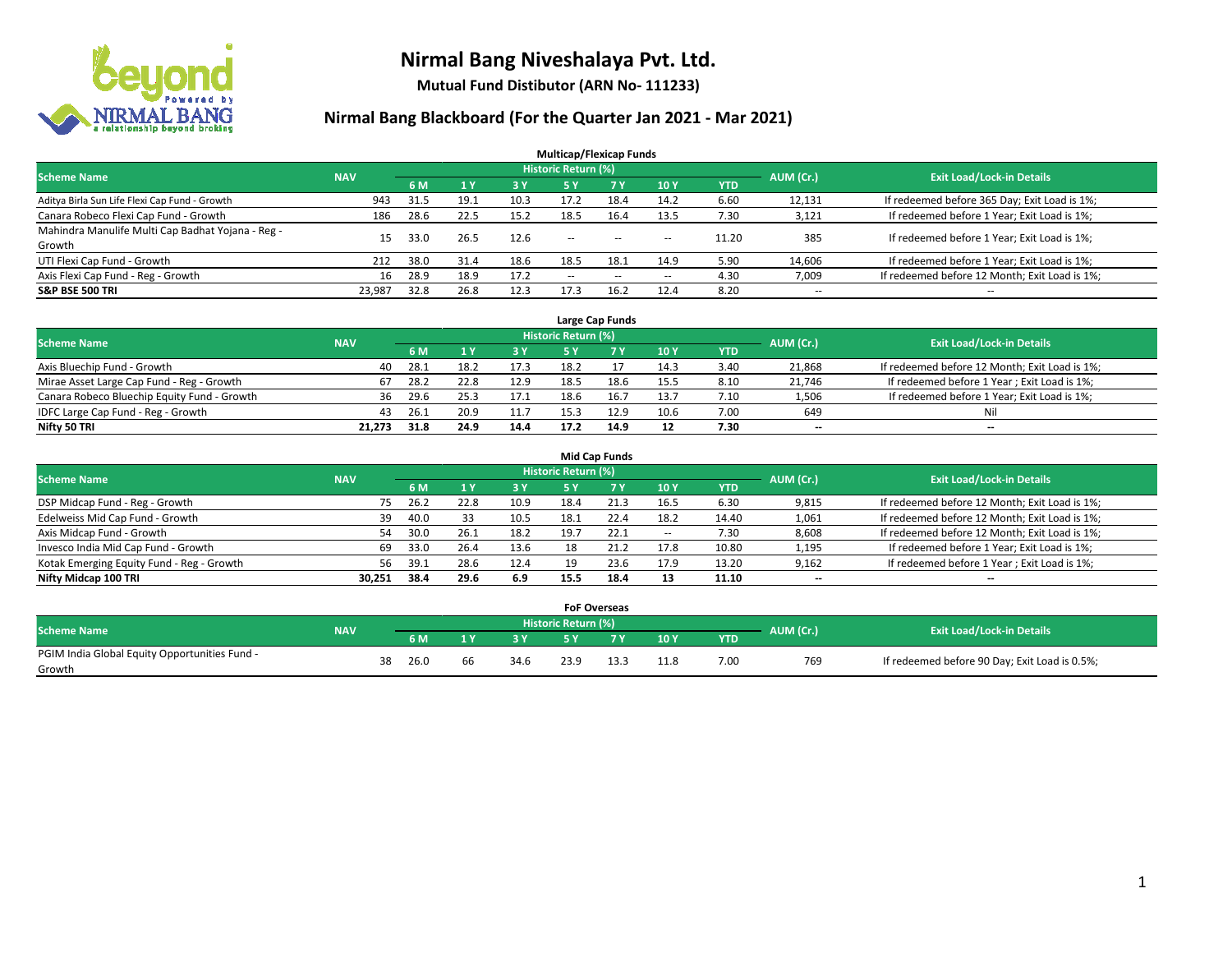

**Mutual Fund Distibutor (ARN No- 111233)**

|                                                  |            |      |      |      |                            | Large & Midcap |      |            |                          |                                              |
|--------------------------------------------------|------------|------|------|------|----------------------------|----------------|------|------------|--------------------------|----------------------------------------------|
| <b>Scheme Name</b>                               | <b>NAV</b> |      |      |      | <b>Historic Return (%)</b> |                |      |            | AUM (Cr.)                | <b>Exit Load/Lock-in Details</b>             |
|                                                  |            | 6 M  |      | 3 Y  | <b>5 Y</b>                 | 7 <sub>V</sub> | 10Y  | <b>YTD</b> |                          |                                              |
| Mirae Asset Emerging Bluechip Fund - Growth      | 79         | 35.2 | 32.7 | 16.9 | 23.2                       | 26.1           | 22.7 | 11.30      | 14,416                   | If redeemed before 1 Year; Exit Load is 1%;  |
| Canara Robeco Emerging Equities - Growth         | 130        | 31.8 | 24.1 | 12   | 19.9                       | 25             | 19.7 | 8.10       | 7,203                    | If redeemed before 1 Year; Exit Load is 1%;  |
| Principal Emerging Bluechip Fund - Growth        | 144        | 33.8 | 25.7 | 10.6 | 19.6                       | 22.1           | 17.7 | 9.30       | 2,328                    | If redeemed before 365 Day; Exit Load is 1%; |
| Invesco India Growth Opportunities Fund - Growth | 44         | 28.7 | 17.9 | 11.7 | 16.8                       | 16.7           | 13.6 | 7.80       | 3,445                    | If redeemed before 1 Year; Exit Load is 1%;  |
| Kotak Equity Opportunities Fund - Reg - Growth   | 161        | 28.9 | 20.3 | 12.4 | 17.3                       | 17.8           | 13.9 | 8.00       | 4,675                    | If redeemed before 1 Year; Exit Load is 1%;  |
| Tata Large & Mid Cap Fund - Reg - Growth         | 280        | 31.8 | 25.8 | 12.9 | 16                         | 16.8           | 14.1 | 10.30      | 1,886                    | If redeemed before 365 Day; Exit Load is 1%; |
| NIFTY Large Midcap 250 TRI                       | 9.797      | 34.6 | 28.2 | 11.8 | 18                         | 18.4           | 14   | 9.30       | $\overline{\phantom{a}}$ | --                                           |

| <b>Focused Funds</b>                                |            |      |      |      |                     |      |        |            |           |                                               |  |  |  |
|-----------------------------------------------------|------------|------|------|------|---------------------|------|--------|------------|-----------|-----------------------------------------------|--|--|--|
| <b>Scheme Name</b>                                  | <b>NAV</b> |      |      |      | Historic Return (%) |      |        |            | AUM (Cr.) | <b>Exit Load/Lock-in Details</b>              |  |  |  |
|                                                     |            | 6 M  |      | 3 Y  | 5 Y                 |      | 10Y    | <b>YTD</b> |           |                                               |  |  |  |
| Axis Focused 25 Fund - Growth                       | 39         | 32.5 |      | 15.6 | 20.2                | 18.5 | $\sim$ | 4.90       | 13,660    | If redeemed before 12 Month; Exit Load is 1%; |  |  |  |
| ICICI Prudential Focused Equity Fund - Ret - Growth | 40         | 28.9 | 39.1 | 11.8 | 15.1                | 14.1 | 11.6   | 11.00      | 978       | If redeemed before 1 Year; Exit Load is 1%;   |  |  |  |
| SBI Focused Equity Fund - Growth                    | 189        | 28.1 | 16.5 | 12.9 | 17.3                | 19.6 | 17.5   | 7.60       | 12.520    | If redeemed before 1 Year; Exit Load is 1%;   |  |  |  |
| <b>S&amp;P BSE 500 TRI</b>                          | 23.987     | 32.8 | 26.8 | 12.3 | 17.3                | 16.2 | 12.4   | 8.20       | $- -$     | $\overline{\phantom{a}}$                      |  |  |  |

| <b>Small Cap Funds</b>             |            |           |                                  |      |      |      |                          |            |       |                                               |  |  |  |
|------------------------------------|------------|-----------|----------------------------------|------|------|------|--------------------------|------------|-------|-----------------------------------------------|--|--|--|
| <b>Scheme Name</b>                 | <b>NAV</b> | AUM (Cr.) | <b>Exit Load/Lock-in Details</b> |      |      |      |                          |            |       |                                               |  |  |  |
|                                    |            | 6 M       |                                  | 3 Y  |      |      | 10Y                      | <b>YTD</b> |       |                                               |  |  |  |
| Axis Small Cap Fund - Reg - Growth | 42         | 32.9      |                                  | 14.9 | 18.5 |      | $\overline{\phantom{a}}$ | 7.30       | 3.724 | If redeemed before 12 Month; Exit Load is 1%; |  |  |  |
| DSP Small Cap Fund - Reg - Growth  |            | 34.5      | 33.3                             | 5.4  | 15.5 | 22.8 | 18.2                     | 8.10       | 5,812 | If redeemed before 12 Month; Exit Load is 1%; |  |  |  |
| SBI Small Cap Fund - Growth        | 78         | 36.8      | 34.8                             | 9.9  | 20.8 |      | 21.2                     | 8.50       | 6,594 | If redeemed before 1 Year; Exit Load is 1%;   |  |  |  |
| Nifty Smallcap 100 TRI             | 9.925      | 44.2      | 31.4                             | 0.0  | 13.3 |      | 10                       | 12.80      | $- -$ | $-$                                           |  |  |  |

| ELSS Schemes (Tax Saving u/s 80-C)           |                                  |      |      |      |           |        |            |            |           |     |  |  |  |
|----------------------------------------------|----------------------------------|------|------|------|-----------|--------|------------|------------|-----------|-----|--|--|--|
| <b>Scheme Name</b>                           | <b>Exit Load/Lock-in Details</b> |      |      |      |           |        |            |            |           |     |  |  |  |
|                                              | <b>NAV</b>                       | 6 M  | 71 Y | 3 Y  | <b>5Y</b> | 7V     | <b>10Y</b> | <b>YTD</b> | AUM (Cr.) |     |  |  |  |
| Aditya Birla Sun Life Tax Relief 96 - Growth | 39                               | 23.9 | 17.8 | 8.2  | 14.8      | 17.7   | 13.7       | 5.10       | 12,595    | Nil |  |  |  |
| Axis Long Term Equity Fund - Growth          | 62                               | 32.9 | 19.8 | 15.7 | 17.5      | 20.1   | 18.2       | 4.90       | 25,508    | Nil |  |  |  |
| Canara Robeco Equity Tax Saver Fund - Growth | 96                               | 35.8 | 30.2 | 18.1 | 19.3      | 18     | 14.6       | 10.60      | 1,534     | Nil |  |  |  |
| Invesco India Tax Plan - Growth              | 69                               | 30.2 | 20.7 | 12.8 |           | 18.3   | 15.2       | 7.50       | 1,377     | Nil |  |  |  |
| Mirae Asset Tax Saver Fund - Reg - Growth    | 26                               | 35.9 | 32.9 | 16.5 | 23.2      | $\sim$ | $\sim$     | 10.50      | 5,648     | Nil |  |  |  |
| S&P BSE 200 TRI                              | 7,735                            | 32.5 | 26.5 | 13.4 | 17.5      | 16.1   | 12.5       | 7.90       | $- -$     | $-$ |  |  |  |
|                                              |                                  |      |      |      |           |        |            |            |           |     |  |  |  |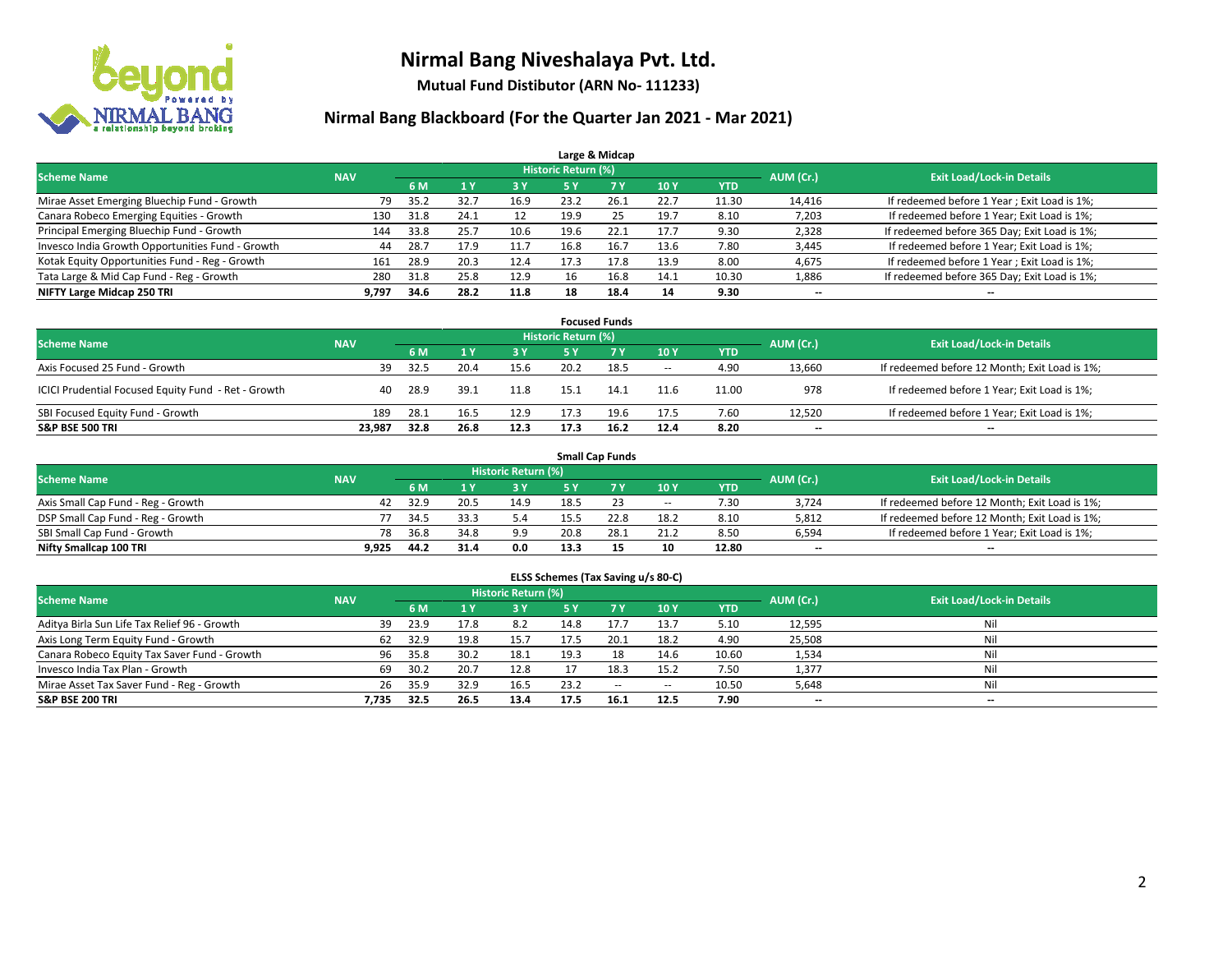

**Mutual Fund Distibutor (ARN No- 111233)**

| <b>Solution Oriented</b>                                  |            |      |      |                            |           |           |        |            |           |                                               |  |  |
|-----------------------------------------------------------|------------|------|------|----------------------------|-----------|-----------|--------|------------|-----------|-----------------------------------------------|--|--|
| <b>Scheme Name</b>                                        | <b>NAV</b> |      |      | <b>Historic Return (%)</b> |           |           |        |            | AUM (Cr.) | <b>Exit Load/Lock-in Details</b>              |  |  |
|                                                           |            | 6 M  | 1Y   | 3 Y                        | <b>5Y</b> | <b>7Y</b> | 10Y    | <b>YTD</b> |           |                                               |  |  |
| <b>HDFC Childrens Gift Fund</b>                           | 156        | 24.2 | 22.3 | 10.9                       | 15.2      | 15.2      | 14.5   | 6.40       | 3,965     | Nil                                           |  |  |
| Tata Retirement Savings Fund - Moderate Plan - Reg        | 38         | 19.1 | 15.8 | 9.3                        | 15.2      | 17.7      | $\sim$ | 3.50       | 1,276     | If redeemed before 61 Month; Exit Load is 1%; |  |  |
| Tata Retirement Savings Fund - Progressive Plan -<br>Reg  | 37         | 22.0 | 16.1 | 9.9                        | 17.2      | 17.8      | $\sim$ | 4.40       | 919       | If redeemed before 61 Month; Exit Load is 1%; |  |  |
| Tata Retirement Savings Fund - Reg - Conservative<br>Plan | 24         | 7.6  | 10.7 | 7.9                        | 10.1      | 10.4      | $\sim$ | 1.10       | 162       | If redeemed before 61 Month; Exit Load is 1%; |  |  |
| <b>S&amp;P BSE 200 TRI</b>                                | 7,735      | 32.5 | 26.5 | 13.4                       | 17.5      | 16.1      | 12.5   | 7.90       | --        | $\hspace{0.05cm}$                             |  |  |

| <b>Index Fund</b>                                  |            |                                  |      |           |           |            |      |            |                          |                                               |  |  |  |
|----------------------------------------------------|------------|----------------------------------|------|-----------|-----------|------------|------|------------|--------------------------|-----------------------------------------------|--|--|--|
| <b>Scheme Name</b>                                 | AUM (Cr.)  | <b>Exit Load/Lock-in Details</b> |      |           |           |            |      |            |                          |                                               |  |  |  |
|                                                    | <b>NAV</b> | 6 M                              |      | <b>3Y</b> | <b>5Y</b> | <b>7 Y</b> | 10Y  | <b>YTD</b> |                          |                                               |  |  |  |
| HDFC Index Fund-NIFTY 50 Plan                      | 137        | 31.6                             | 23.8 | 13.8      | 16.6      | 14.4       | 11.2 | 7.20       | 2,344                    | If redeemed before 3 Day; Exit Load is 0.25%; |  |  |  |
| ICICI Prudential Nifty Next 50 Index Fund - Growth | 31         | 25.6                             | 21.1 |           | 15.1      | 16.4       | 12.3 | 7.30       | 919                      | Nil                                           |  |  |  |
| UTI Nifty Index Fund - Growth                      | 99         | 31.7                             | 24.2 | 14        | 16.7      | 14.5       | 11.3 | 7.20       | 3,097                    | Nil                                           |  |  |  |
| Nifty 50 TRI                                       | 21,273     | 31.8                             | 24.9 | 14.4      | 17.2      | 14.9       | 12   | 7.30       | $\overline{\phantom{a}}$ | $\overline{\phantom{a}}$                      |  |  |  |

|                                       |            |      |      |                     |      | <b>Contra/Value Fund</b> |      |      |           |                                             |
|---------------------------------------|------------|------|------|---------------------|------|--------------------------|------|------|-----------|---------------------------------------------|
| <b>Scheme Name</b>                    | <b>NAV</b> |      |      | Historic Return (%) |      |                          |      |      | AUM (Cr.) | <b>Exit Load/Lock-in Details</b>            |
|                                       |            | 6 M  |      | 3 Y                 |      |                          | 10Y  | YTD  |           |                                             |
| Invesco India Contra Fund - Growth    | 65         | 28.8 | 24.8 | 11.9                | 18.6 | 20.2                     | 15.4 | 8.40 | 5,922     | If redeemed before 1 Year; Exit Load is 1%; |
| UTI Value Opportunities Fund - Growth | 84         | 32.8 | 25.1 | 12.9                | 15.5 |                          | 12.5 | 8.80 | 5,156     | If redeemed before 1 Year; Exit Load is 1%; |
| <b>S&amp;P BSE 500 TRI</b>            | 23.987     | 32.8 | 26.8 | 12.3                | 17.3 | 16.2                     | 12.4 | 8.20 | $- -$     | $\overline{\phantom{a}}$                    |

|                                                                           |            |      |                         |                          |      | Sector/Thematic |      |            |           |                                               |
|---------------------------------------------------------------------------|------------|------|-------------------------|--------------------------|------|-----------------|------|------------|-----------|-----------------------------------------------|
| <b>Scheme Name</b>                                                        | <b>NAV</b> |      |                         | Historic Return (%)      |      |                 |      |            | AUM (Cr.) | <b>Exit Load/Lock-in Details</b>              |
|                                                                           |            | 6 M  | $\mathbf{1} \mathbf{v}$ | 3 Y                      | 5 Y  | 7Y              | 10Y  | <b>YTD</b> |           |                                               |
| Canara Robeco Consumer Trends Fund - Reg -<br>Growth                      | 57         | 34.7 | 23.9                    | 16.9                     | 21.2 | 21              | 15.9 | 11.10      | 491       | If redeemed before 1 Year; Exit Load is 1%;   |
| Mirae Asset Great Consumer Fund - Growth                                  | 45         | 24.7 | 17                      | 11.4                     | 18.5 | 17.4            | --   | 7.50       | 1,101     | If redeemed before 1 Year; Exit Load is 1%;   |
| <b>ICICI Prudential Technology Fund - Growth</b>                          | 104        | 45.1 | 67.2                    | 27.3                     | 21.4 | 18              | 18.8 | 5.40       | 1,412     | If redeemed before 15 Day; Exit Load is 1%;   |
| Nippon India Pharma Fund - Growth                                         | 248        | 12.0 | 49.9                    | 21.2                     | 12.9 | 16.5            | 16.9 | $-1.90$    | 4.197     | If redeemed before 1 Month; Exit Load is 1%;  |
| BNP Paribas India Consumption Fund - Reg - Growth                         | 16         | 25.6 | 17.7                    | $\overline{\phantom{a}}$ |      |                 | --   | 8.00       | 633       | If redeemed before 12 Month; Exit Load is 1%; |
| ICICI Prudential Banking and Financial Services Fund -<br>Retail - Growth | 76         | 48.8 | 10.4                    | 9.2                      | 20.3 | 20.9            | 15.5 | 15.50      | 3,211     | If redeemed before 15 Day; Exit Load is 1%;   |
| <b>S&amp;P BSE 500 TRI</b>                                                | 23,987     | 32.8 | 26.8                    | 12.3                     | 17.3 | 16.2            | 12.4 | 8.20       | --        | --                                            |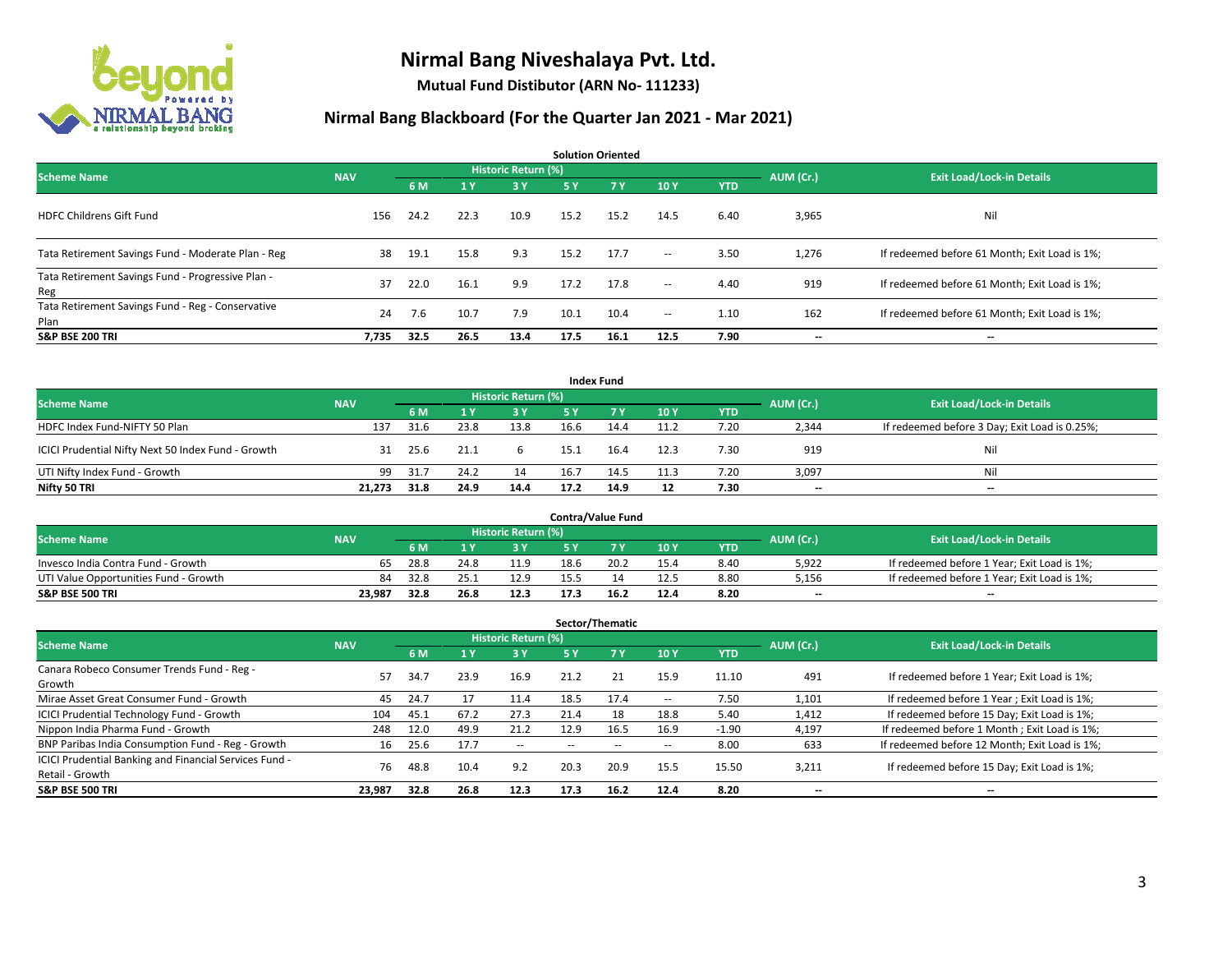

**Mutual Fund Distibutor (ARN No- 111233)**

| <b>Dynamic Asset Allocation Funds</b>                      |            |      |      |                            |      |       |       |            |                          |                                               |  |  |  |
|------------------------------------------------------------|------------|------|------|----------------------------|------|-------|-------|------------|--------------------------|-----------------------------------------------|--|--|--|
| <b>Scheme Name</b>                                         | <b>NAV</b> |      |      | <b>Historic Return (%)</b> |      |       |       |            | AUM (Cr.)                | <b>Exit Load/Lock-in Details</b>              |  |  |  |
|                                                            |            | 6 M  |      | 73 Y                       | 5 Y  | 7 Y   | 10Y   | <b>YTD</b> |                          |                                               |  |  |  |
| ICICI Prudential Balanced Advantage Fund - Reg -<br>Growth | 45         | 16.5 | 15.9 | 10.4                       | 12.9 | -13   | 12.7  | 4.60       | 28,257                   | If redeemed before 1 Year; Exit Load is 1%;   |  |  |  |
| Nippon India Balanced Advantage Fund - Growth              | 109        | 15.6 | 13   | 8.6                        | 13.7 | 13.5  | 10.9  | 3.70       | 2,887                    | If redeemed before 12 Month; Exit Load is 1%; |  |  |  |
| Edelweiss Balanced Advantage Fund - Growth                 | 32         | 19.8 | 25.9 | 12.6                       | 12.8 | 13.2  | 11.1  | 5.30       | 2,464                    | If redeemed before 365 Day; Exit Load is 1%;  |  |  |  |
| Kotak Balanced Advantage Fund - Reg - Growth               | 13         | 12.6 | 15.2 | $- -$                      | --   | $- -$ | $\!-$ | 2.80       | 6,245                    | If redeemed before 1 Year; Exit Load is 1%;   |  |  |  |
| NIFTY 50 Hybrid Composite Debt 65:35 Index                 | 12.973     | 21.8 | 21.9 | 13.7                       | 15   | 13.5  | 11.3  | 5.10       | $\overline{\phantom{a}}$ | --                                            |  |  |  |

| <b>Hybrid Aggressive</b>                        |            |      |      |                     |      |        |        |            |           |                                               |  |  |  |
|-------------------------------------------------|------------|------|------|---------------------|------|--------|--------|------------|-----------|-----------------------------------------------|--|--|--|
| <b>Scheme Name</b>                              | <b>NAV</b> |      |      | Historic Return (%) |      |        |        |            | AUM (Cr.) | <b>Exit Load/Lock-in Details</b>              |  |  |  |
|                                                 |            | 6 M  |      | 3 Y                 |      |        | 10Y    | <b>YTD</b> |           |                                               |  |  |  |
| Canara Robeco Equity Hybrid Fund - Growth       | 213        | 22.2 | 20.3 | 13.4                |      | 16.7   | 13.7   | 5.60       | 4,208     | If redeemed before 1 Year; Exit Load is 1%;   |  |  |  |
| SBI Equity Hybrid Fund - Growth                 | 174        | 22.7 | 15.6 | 11.9                |      |        | 13.5   | 6.00       | 34,653    | If redeemed before 12 Month; Exit Load is 1%; |  |  |  |
| Mirae Asset Hybrid - Equity Fund - Reg - Growth | 19         | 22.8 |      | 12.2                | 15.7 | $\sim$ | $\sim$ | 6.60       | 4.384     | If redeemed before 1 Year; Exit Load is 1%;   |  |  |  |
| NIFTY 50 Hybrid Composite Debt 65:35 Index      | 12.973     | 21.8 | 21.9 | 13.7                | 15   | 13.5   | 11.3   | 5.10       | $-$       | $- -$                                         |  |  |  |

| Gold                                    |            |         |      |                     |     |     |       |            |           |                                                                  |  |  |  |  |
|-----------------------------------------|------------|---------|------|---------------------|-----|-----|-------|------------|-----------|------------------------------------------------------------------|--|--|--|--|
| <b>Scheme Name</b>                      | <b>NAV</b> |         |      | Historic Return (%) |     |     |       |            | AUM (Cr.) | <b>Exit Load/Lock-in Details</b>                                 |  |  |  |  |
|                                         |            | 6 M     |      | 73 Y.               | 5 Y |     | 10Y   | <b>YTD</b> |           |                                                                  |  |  |  |  |
| HDFC Gold Fund - Growth                 | 15         | $-14.2$ | 9.8  |                     | 8.6 | 4.6 | $\!-$ | $-8.20$    | 1,113     | If redeemed before 6 Months; Exit Load is 2%; If redeemed bet. 6 |  |  |  |  |
|                                         |            |         |      |                     |     |     |       |            |           | Months to 12 Months; Exit Load is 1%;                            |  |  |  |  |
| Kotak Gold Fund - Reg - Growth          | 19         | $-13.5$ |      | 14.3                | 9.5 | 4.7 | $\!-$ | $-7.50$    | 827       | If redeemed before 1 Year; Exit Load is 1%;                      |  |  |  |  |
| Nippon India Gold Savings Fund - Growth | 19         | $-14.6$ | 8.9  | 12.8                | 8.3 |     | --    | $-8.40$    | 1,348     | If redeemed before 15 Day; Exit Load is 1%;                      |  |  |  |  |
| <b>Prices of Gold</b>                   | 45.954     | $-13.6$ | 10.7 | 14.5                | 9.7 |     | 8.4   | $-8.10$    | --        | $- -$                                                            |  |  |  |  |

| <b>Arbitrage Fund</b>                      |            |    |      |    |                            |  |     |       |            |           |                                                 |  |  |
|--------------------------------------------|------------|----|------|----|----------------------------|--|-----|-------|------------|-----------|-------------------------------------------------|--|--|
| <b>Scheme Name</b>                         | <b>NAV</b> |    |      |    | <b>Historic Return (%)</b> |  |     |       |            | AUM (Cr.) | <b>Exit Load/Lock-in Details</b>                |  |  |
|                                            |            |    | 1 M  | 3M | 6 M                        |  |     | 3 Y   | <b>YTD</b> |           |                                                 |  |  |
| IDFC Arbitrage Fund - Reg - Growth         |            | 25 | 5.8  |    | 3.4                        |  | 4.8 |       | 3.10       | 6,877     | If redeemed before 1 Month; Exit Load is 0.25%; |  |  |
| Kotak Equity Arbitrage Fund - Reg - Growth |            | 29 | -6.1 | 3. | 3.8                        |  | 5.1 |       | 3.80       | 15.528    | If redeemed before 30 Day; Exit Load is 0.25%;  |  |  |
| Tata Arbitrage Fund - Reg - Growth         |            |    | -6.1 |    | 3.8                        |  |     | $\!-$ | 3.20       | 3,335     | If redeemed before 30 Day; Exit Load is 0.25%;  |  |  |
| Nippon India Arbitrage Fund - Growth       |            | 21 | 5.9  |    | 25                         |  |     |       | 3.20       | 9,515     | If redeemed before 1 Month; Exit Load is 0.25%; |  |  |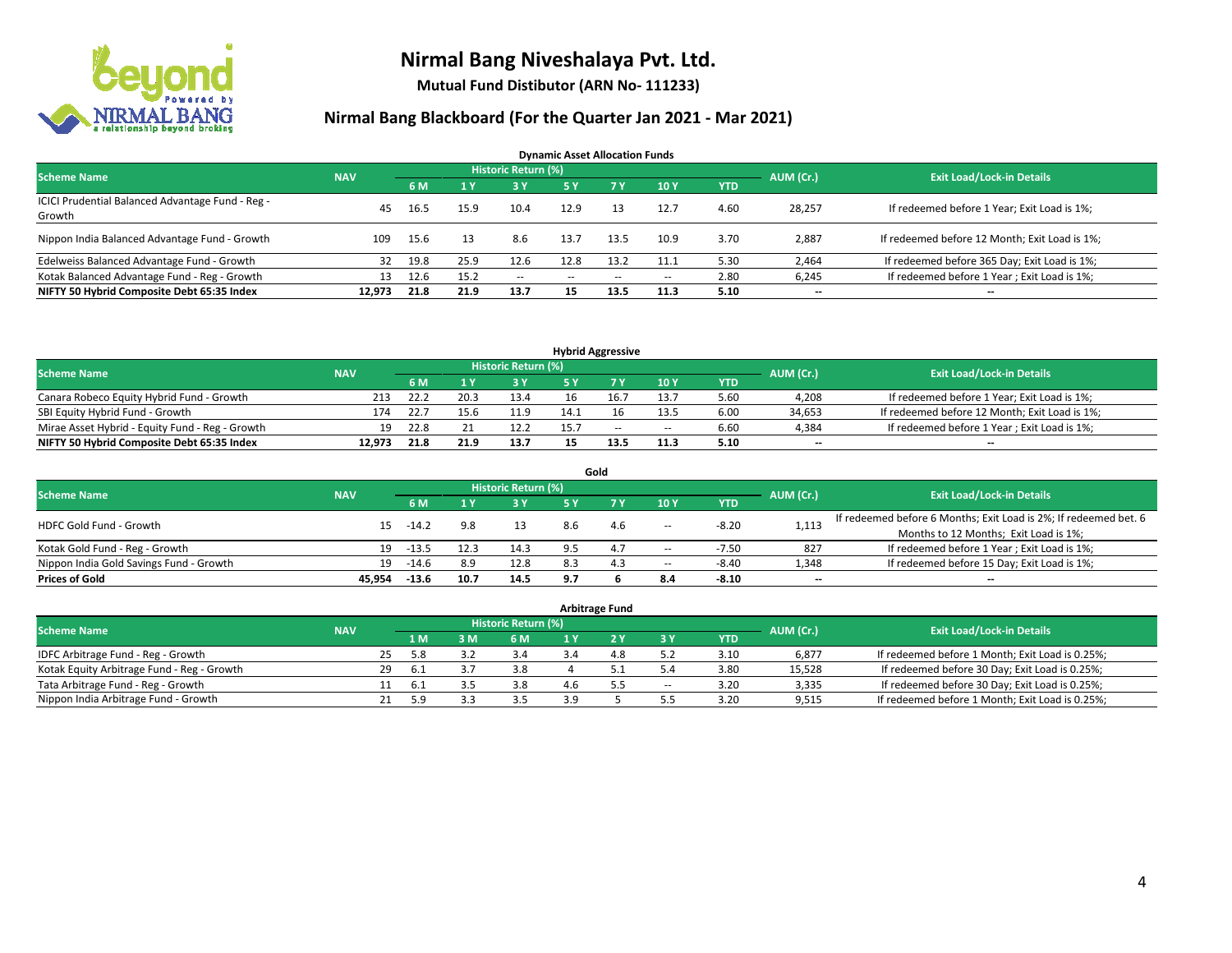

**Mutual Fund Distibutor (ARN No- 111233)**

| <b>Overnight Fund</b>                          |                          |                   |                |                            |     |     |                          |                          |           |                                  |  |  |  |  |
|------------------------------------------------|--------------------------|-------------------|----------------|----------------------------|-----|-----|--------------------------|--------------------------|-----------|----------------------------------|--|--|--|--|
| <b>Scheme Name</b>                             | <b>NAV</b>               |                   |                | <b>Historic Return (%)</b> |     |     | <b>YTM</b>               | <b>Avg</b>               | AUM (Cr.) | <b>Exit Load/Lock-in Details</b> |  |  |  |  |
|                                                |                          | $4 \, \mathrm{W}$ | 2 <sub>w</sub> | l M                        | 3 M | 1Y  |                          | <b>Maturity</b>          |           |                                  |  |  |  |  |
| IDFC Overnight Fund - Reg - Growth             | 1,091                    | 2.5               | 2.8            | 2.9                        | 2.8 |     | 3.23                     | 0.00                     | 1,511     | Nil                              |  |  |  |  |
| Tata Overnight Fund - Reg - Growth             | 1,080                    | 2.6               | 2.8            | 2.9                        | 2.9 |     | 3.28                     | 0.01                     | 2,063     | Nil                              |  |  |  |  |
| SBI Overnight Fund - Growth                    | 3,308                    | 2.5               | 2.8            | 2.9                        | 2.9 |     | 3.23                     | 0.00                     | 15,772    | Nil                              |  |  |  |  |
| ICICI Prudential Overnight Fund - Reg - Growth | 110                      | 2.6               | 2.8            | 2.9                        | 2.9 |     | 3.41                     |                          | 10,059    | Nil                              |  |  |  |  |
| Nippon India Overnight Fund - Reg - Growth     | 110                      | 2.6               | 2.8            | 2.9                        | 2.9 |     | 3.23                     | 0.00                     | 5,278     | Nil                              |  |  |  |  |
| <b>CRISIL Liquid Fund Index</b>                | $\overline{\phantom{a}}$ | 4.0               |                | 3.8                        | 3.4 | 4.3 | $\overline{\phantom{a}}$ | $\overline{\phantom{a}}$ | --        | $\overline{\phantom{a}}$         |  |  |  |  |

| <b>Liauid Funds</b>                              |            |      |            |                     |     |     |                          |                          |           |                                  |  |  |  |
|--------------------------------------------------|------------|------|------------|---------------------|-----|-----|--------------------------|--------------------------|-----------|----------------------------------|--|--|--|
| Scheme Name                                      | <b>NAV</b> |      |            | Historic Return (%) |     |     | <b>YTM</b>               | Avg                      | AUM (Cr.) | <b>Exit Load/Lock-in Details</b> |  |  |  |
|                                                  |            | 1 W  | <b>2 W</b> | 1 M                 | зM  |     |                          | <b>Maturity</b>          |           |                                  |  |  |  |
| Aditya Birla Sun Life Liquid Fund - Reg - Growth | 328        | 3.9  |            | 3.4                 | 2.9 |     | 3.43                     | 0.07                     | 31,306    | *Ref Footnote                    |  |  |  |
| ICICI Prudential Liquid Fund - Reg - Growth      | 302        | 3.5  |            | 3.3                 | 2.9 |     | 3.51                     | 0.06                     | 39,319    | *Ref Footnote                    |  |  |  |
| Kotak Liquid Fund - Reg - Growth                 | 4.126      | -3.5 |            | 3.3                 | 2.9 | 8.8 | 3.45                     | 0.08                     | 26,755    | *Ref Footnote                    |  |  |  |
| Nippon India Liquid Fund - Growth                | 4,980      | 3.9  |            | 3.4                 | 2.9 | : a | 3.48                     | 0.12                     | 19,338    | *Ref Footnote                    |  |  |  |
| Mahindra Manulife Liquid Fund - Reg - Growth     | 1.325      | 3.6  |            | 3.3                 |     |     | 3.43                     | 0.07                     | 1,700     | *Ref Footnote                    |  |  |  |
| <b>CRISIL Liquid Fund Index</b>                  | $- -$      | 4.0  |            | 3.8                 | 3.4 | 4.3 | $\overline{\phantom{a}}$ | $\overline{\phantom{a}}$ | $- -$     | $\overline{\phantom{a}}$         |  |  |  |

| <b>Ultra Short Fund</b>                           |            |     |     |                            |     |                               |                          |                          |                          |                                  |  |  |  |
|---------------------------------------------------|------------|-----|-----|----------------------------|-----|-------------------------------|--------------------------|--------------------------|--------------------------|----------------------------------|--|--|--|
| <b>Scheme Name</b>                                | <b>NAV</b> |     |     | <b>Historic Return (%)</b> |     |                               | <b>YTM</b>               | Avg                      | AUM (Cr.)                | <b>Exit Load/Lock-in Details</b> |  |  |  |
|                                                   |            | 1 M | 3 M | 6 M                        | 1 Y | $\overline{3}$ $\overline{Y}$ |                          | <b>Maturity</b>          |                          |                                  |  |  |  |
| HDFC Ultra Short Term Fund - Reg - Growth         | 12         | 3.6 |     |                            | 5.9 | $- -$                         | 3.98                     | 0.39                     | 18,196                   | Nil                              |  |  |  |
| ICICI Prudential Ultra Short Term Fund - Growth   | 22         | 4.7 |     | 4.7                        | 9.د |                               |                          | 0.44                     | 8,495                    | Nil                              |  |  |  |
| UTI Ultra Short Term Fund - Growth                | 3.247      | 3.9 | 3.5 | 4.2                        |     |                               | 4.94                     | 0.34                     | 2,136                    | Nil                              |  |  |  |
| Aditya Birla Sun Life Savings Fund - Reg - Growth | 420        | 3.4 |     | 4.3                        | 6.2 |                               | 4.15                     | 0.50                     | 16,119                   | Nil                              |  |  |  |
| <b>NIFTY Ultra Short Duration Debt Index</b>      | 4.240      | 4.3 | 3.5 | 3.8                        | 5.1 |                               | $\overline{\phantom{a}}$ | $\overline{\phantom{a}}$ | $\overline{\phantom{a}}$ | $-$                              |  |  |  |

| <b>Money Market Fund</b>                                   |            |     |     |                            |     |                               |                          |                          |           |                                               |  |  |  |  |
|------------------------------------------------------------|------------|-----|-----|----------------------------|-----|-------------------------------|--------------------------|--------------------------|-----------|-----------------------------------------------|--|--|--|--|
| <b>Scheme Name</b>                                         | <b>NAV</b> |     |     | <b>Historic Return (%)</b> |     |                               | <b>YTM</b>               | Avg                      | AUM (Cr.) | <b>Exit Load/Lock-in Details</b>              |  |  |  |  |
|                                                            |            | 1 M | 3 M | 6 M                        | 1 Y | $\overline{3}$ $\overline{Y}$ |                          | <b>Maturity</b>          |           |                                               |  |  |  |  |
| Aditya Birla Sun Life Money Manager Fund - Reg -<br>Growth | 284        | 3.8 | 3.2 | 3.9                        | 6.1 | 7.4                           | 3.95                     | 0.32                     | 10,189    | Nil                                           |  |  |  |  |
| SBI Savings Fund - Growth                                  | 32         | 3.8 |     | 3.5                        | 5.2 | 6.7                           | 3.8                      | 0.25                     | 21,463    | If redeemed before 3 Days; Exit Load is 0.1%; |  |  |  |  |
| HDFC Money Market Fund - Growth                            | 4,396      | 3.5 |     | 3.7                        |     |                               | 3.73                     | 0.24                     | 10,530    | Nil                                           |  |  |  |  |
| Tata Money Market Fund - Reg - Growth                      | 3,620      | 3.9 |     |                            |     | 4.6                           | 3.69                     | 0.25                     | 1,874     | Nil                                           |  |  |  |  |
| <b>CRISIL Liquid Fund Index</b>                            | $- -$      | 3.8 | 3.4 | 3.6                        | 4.3 | $- -$                         | $\overline{\phantom{a}}$ | $\overline{\phantom{a}}$ | $- -$     | $-$                                           |  |  |  |  |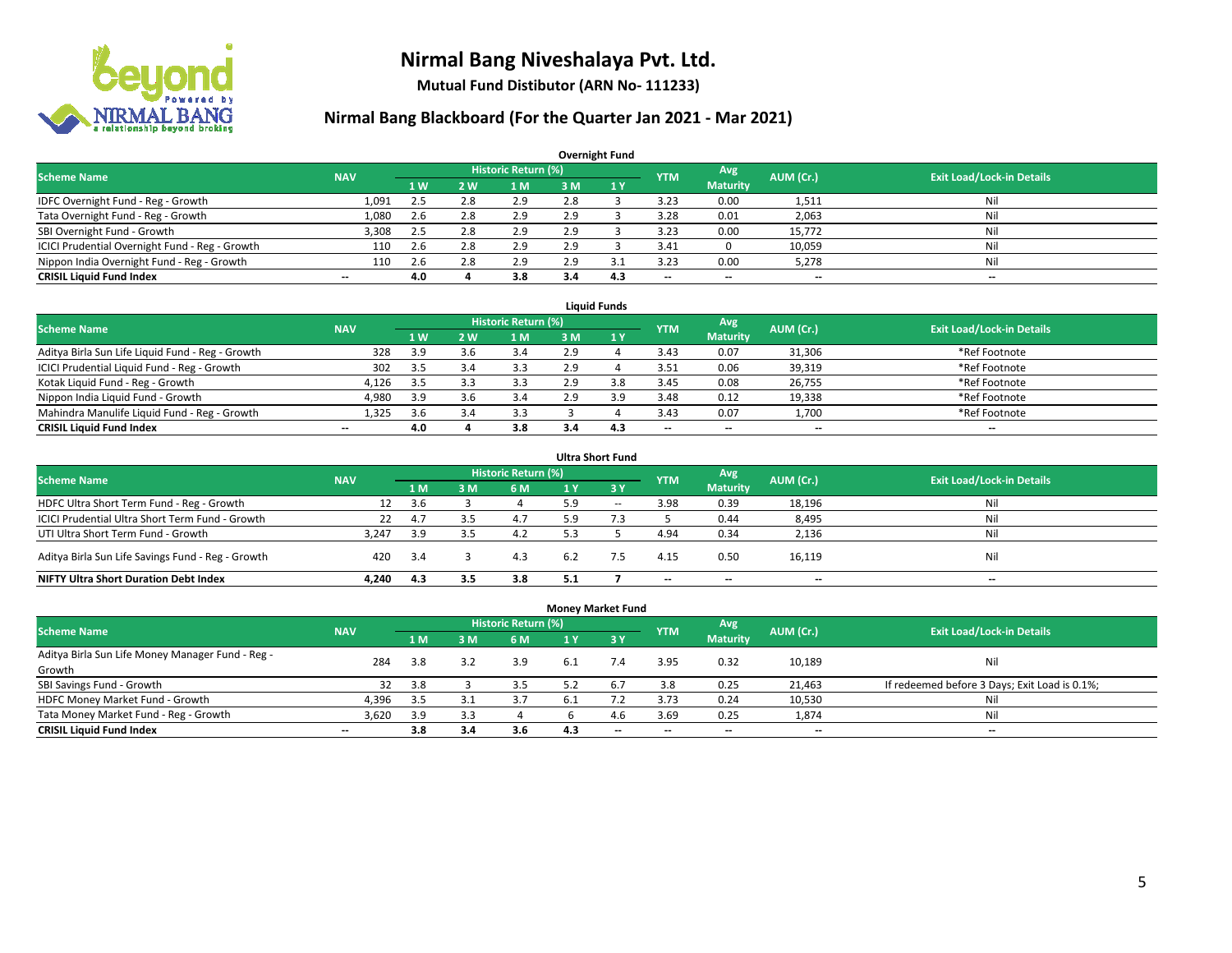

**Mutual Fund Distibutor (ARN No- 111233)**

| <b>Short Term Fund</b>                           |            |    |                |     |                            |     |     |            |                  |           |                                  |  |  |  |
|--------------------------------------------------|------------|----|----------------|-----|----------------------------|-----|-----|------------|------------------|-----------|----------------------------------|--|--|--|
| <b>Scheme Name</b>                               | <b>NAV</b> |    |                |     | <b>Historic Return (%)</b> |     |     | <b>YTM</b> | Avg <sup>1</sup> | AUM (Cr.) | <b>Exit Load/Lock-in Details</b> |  |  |  |
|                                                  |            |    | 1 <sub>M</sub> | 3 M | 6 M                        |     |     |            | <b>Maturity</b>  |           |                                  |  |  |  |
| HDFC Short Term Debt Fund - Growth               |            | 24 | $-37$          |     | 5.2                        | 8.4 | 8.8 | 5.48       | 3.41             | 18,390    | Ni                               |  |  |  |
| Nippon India Short Term Fund - Growth            |            | 41 | $-0.5$         |     |                            |     | 7.8 | 5.43       | 2.39             | 8,987     | Ni                               |  |  |  |
| <b>ICICI Prudential Short Term Fund - Growth</b> |            | 46 | -1.6           |     |                            | 8.4 | 8.5 | 5.11       | 2.67             | 24,170    | Nil                              |  |  |  |

| <b>Low Duration Fund</b>                     |            |     |    |                      |     |  |            |                 |           |                                  |  |  |  |  |
|----------------------------------------------|------------|-----|----|----------------------|-----|--|------------|-----------------|-----------|----------------------------------|--|--|--|--|
| <b>Scheme Name</b>                           | <b>NAV</b> |     |    | Historic Return (%)' |     |  | <b>YTM</b> | Avg             | AUM (Cr.) | <b>Exit Load/Lock-in Details</b> |  |  |  |  |
|                                              |            | 1 M | ١M | 6 M                  |     |  |            | <b>Maturity</b> |           |                                  |  |  |  |  |
| <b>HDFC Low Duration Fund - Growth</b>       | 45         |     |    | 5.5                  |     |  | 4.78       | 2.40            | 25,667    | Nil                              |  |  |  |  |
| ICICI Prudential Savings Fund - Reg - Growth | 416        | 2.0 |    | 5.9                  |     |  | 4.59       | 2.30            | 26,706    | Nil                              |  |  |  |  |
| Kotak Low Duration Fund - Std - Growth       | 2.618      |     |    | 4.4                  | 6.8 |  | 4.66       | 1.30            | 12,262    | Nil                              |  |  |  |  |

| <b>Banking &amp; PSU Bond Funds</b>                 |            |    |      |        |                     |     |        |            |                 |           |                                  |  |  |
|-----------------------------------------------------|------------|----|------|--------|---------------------|-----|--------|------------|-----------------|-----------|----------------------------------|--|--|
| <b>Scheme Name</b>                                  | <b>NAV</b> |    |      |        | Historic Return (%) |     |        | <b>YTM</b> | Avg             | AUM (Cr.) | <b>Exit Load/Lock-in Details</b> |  |  |
|                                                     |            |    | 1 M  | . M    | <b>6 M</b>          |     |        |            | <b>Maturity</b> |           |                                  |  |  |
| HDFC Banking and PSU Debt Fund - Reg - Growth       |            | 18 | -3   |        | 5.3                 | ם ד | 8.6    | 5.45       | 3.57            | 10,735    | Nil                              |  |  |
| Tata Banking & PSU Debt Fund - Reg - Growth         |            |    | -ხ.ა | $-0.5$ | 4.3                 |     | $\sim$ | 5.35       | 3.66            | 707       | Nil                              |  |  |
| Kotak Banking and PSU Debt Fund - Reg - Growth      |            | 50 | -5.6 | 0.8    | 4.7                 | 7.6 | 8.9    | 5.4        | 3.95            | 11.292    | Nil                              |  |  |
| Nippon India Banking & PSU Debt Fund - Reg - Growth |            | 16 | -4.8 |        | 4.1                 |     | 8.9    | 5.14       | 3.95            | 7,712     | Nil                              |  |  |

| <b>Corporate Bond Funds</b>                         |            |    |        |        |                            |     |                          |            |                 |           |                                  |  |  |  |
|-----------------------------------------------------|------------|----|--------|--------|----------------------------|-----|--------------------------|------------|-----------------|-----------|----------------------------------|--|--|--|
| <b>Scheme Name</b>                                  |            |    |        |        | <b>Historic Return (%)</b> |     |                          | <b>YTM</b> | Avg             | AUM (Cr.) | <b>Exit Load/Lock-in Details</b> |  |  |  |
|                                                     | <b>NAV</b> |    | 1 M    | M      | 6 M                        | 1 Y | 73 Y                     |            | <b>Maturity</b> |           |                                  |  |  |  |
| ICICI Prudential Corporate Bond Fund - Reg - Growth |            | 23 | -1.5   |        |                            | 8.5 | 8.7                      | 4.75       | 2.48            | 21,156    | Nil                              |  |  |  |
| IDFC Corporate Bond Fund - Reg - Growth             |            | 15 | -4.⊥   | $-0.6$ | 4.3                        | 8.9 | 8.3                      | 5.18       | 3.06            | 22,999    | Nil                              |  |  |  |
| HDFC Corporate Bond Fund - Growth                   |            | 25 | $-6.5$ | 0.5    |                            | 8.8 | Q <sub>1</sub>           | 5.35       | 4.36            | 30,847    | Nil                              |  |  |  |
| UTI Corporate Bond Fund - Reg - Growth              |            |    | $-2.9$ | $-0.3$ | 4.8                        | 7.8 | $\overline{\phantom{a}}$ | 5.27       | 2.80            | 3,600     | Nil                              |  |  |  |

|                                            |            |    |      |     |                            |      | <b>Credit Risk Fund</b> |              |                        |                                       |                                                                       |
|--------------------------------------------|------------|----|------|-----|----------------------------|------|-------------------------|--------------|------------------------|---------------------------------------|-----------------------------------------------------------------------|
| <b>Scheme Name</b>                         | <b>NAV</b> |    |      |     | <b>Historic Return (%)</b> |      |                         | <b>YTM</b>   | Avg<br><b>Maturity</b> | AUM (Cr.)                             | <b>Exit Load/Lock-in Details</b>                                      |
|                                            |            |    | 1 M  | : M | 6 M                        | 1 Y  | $Z$ 3 $V$               |              |                        |                                       |                                                                       |
| ICICI Prudential Credit Risk Fund - Growth |            | 24 | 3.0  | 4.9 | 7.8                        | -8.1 | 8.5                     | 7.67         | 2.09                   | 7,007                                 | If redeemed before 1 Year; Exit Load is 1%;                           |
| HDFC Credit Risk Debt Fund - Reg - Growth  |            | 18 |      |     | 10.1                       |      | 8.3                     | 2.50<br>8.05 |                        | 6,848                                 | If redeemed before 12 Month; Exit Load is 1%; If redeemed bet. 12     |
|                                            |            |    |      |     |                            |      |                         |              |                        | Month to 18 Month; Exit Load is 0.5%; |                                                                       |
|                                            |            |    |      |     |                            |      |                         |              |                        |                                       | If redeemed before 12 Month; Exit Load is 3%; If redeemed bet. 12     |
| SBI Credit Risk Fund - Growth              |            | 34 | -0.2 |     | 7.5                        |      |                         | 7.27         | 3.23                   |                                       | 3,632 Month to 24 Month; Exit Load is 1.5%; If redeemed bet. 24 Month |
|                                            |            |    |      |     |                            |      |                         |              |                        |                                       | to 36 Month; Exit Load is 0.75%;                                      |